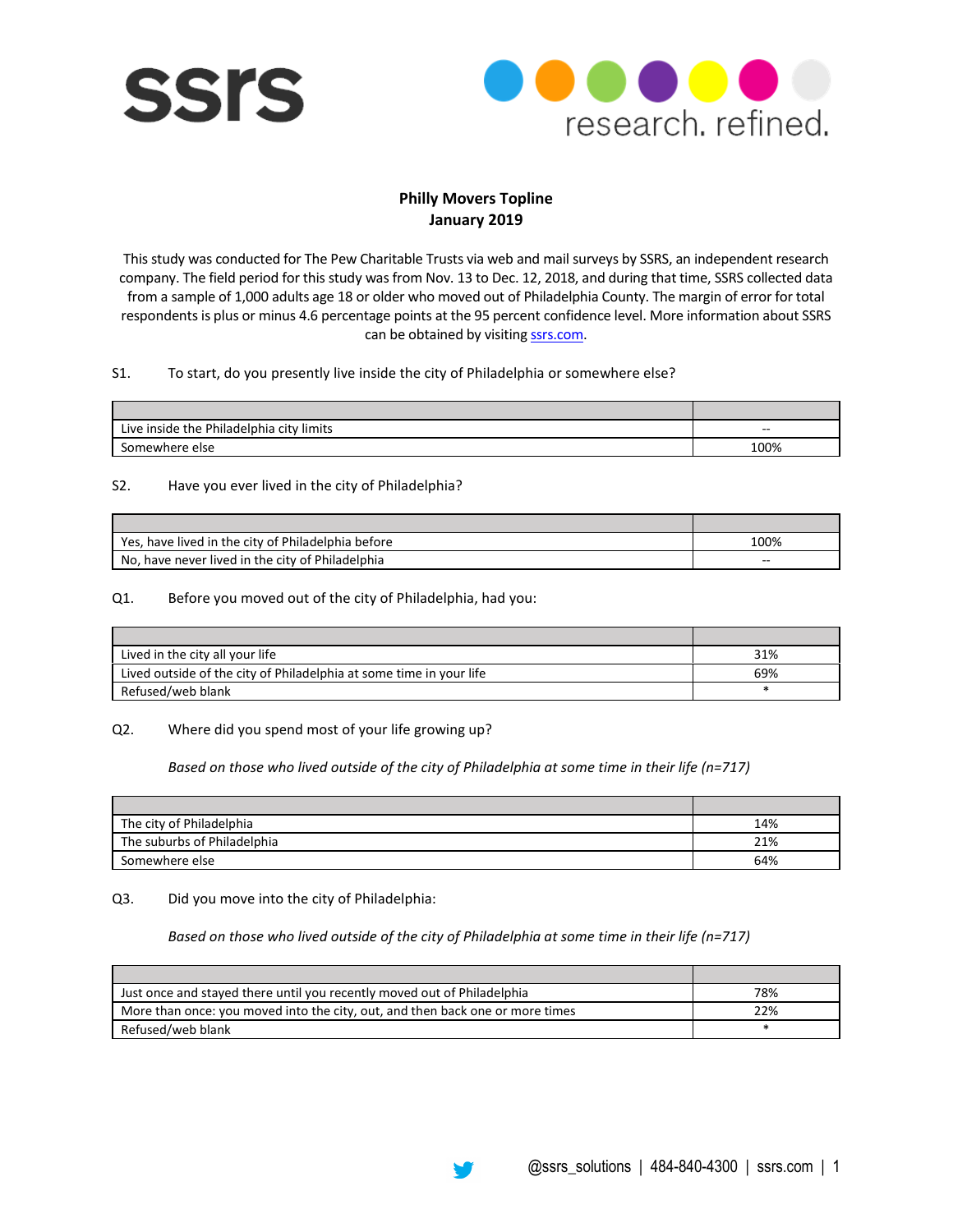



# Q4. How old were you when you (last) moved to the city of Philadelphia?

*Based on those who lived outside of the city of Philadelphia at some time in their life (n=717)*

| Less than 18 years old | 7%     |
|------------------------|--------|
| 18 years old           | 10%    |
| 19-24 years old        | 32%    |
| 25-29 years old        | 27%    |
| 30-34 years old        | 10%    |
| 35 years old or older  | 15%    |
| Refused/web blank      | $\ast$ |

Q5. Did you (last) move to the city of Philadelphia from:

*Based on those who lived outside of the city of Philadelphia at some time in their life (n=717)*

| The suburbs of Philadelphia           | 25% |
|---------------------------------------|-----|
| Another suburban location in the U.S. | 20% |
| Another city in the U.S.              | 38% |
| A rural area in the U.S.              | 10% |
| Another country                       | 8%  |
| Refused/web blank                     |     |

Q6. What was the main type of reason you/your family (last) moved to the city of Philadelphia?

*Based on those who lived outside of the city of Philadelphia at some time in their life (n=717)*

| Job               | 37% |
|-------------------|-----|
| Education         | 28% |
| Family            | 14% |
| Other             | 22% |
| Refused/web blank |     |

Q7. Was the decision to (last) move to the city of Philadelphia more something you/your family:

*Based on those who lived outside of the city of Philadelphia at some time in their life (n=717)*

| WANTED to do         | 61% |
|----------------------|-----|
| HAD to do            | 14% |
| Both                 | 24% |
| Don't know why moved | 1%  |
| Refused/web blank    |     |

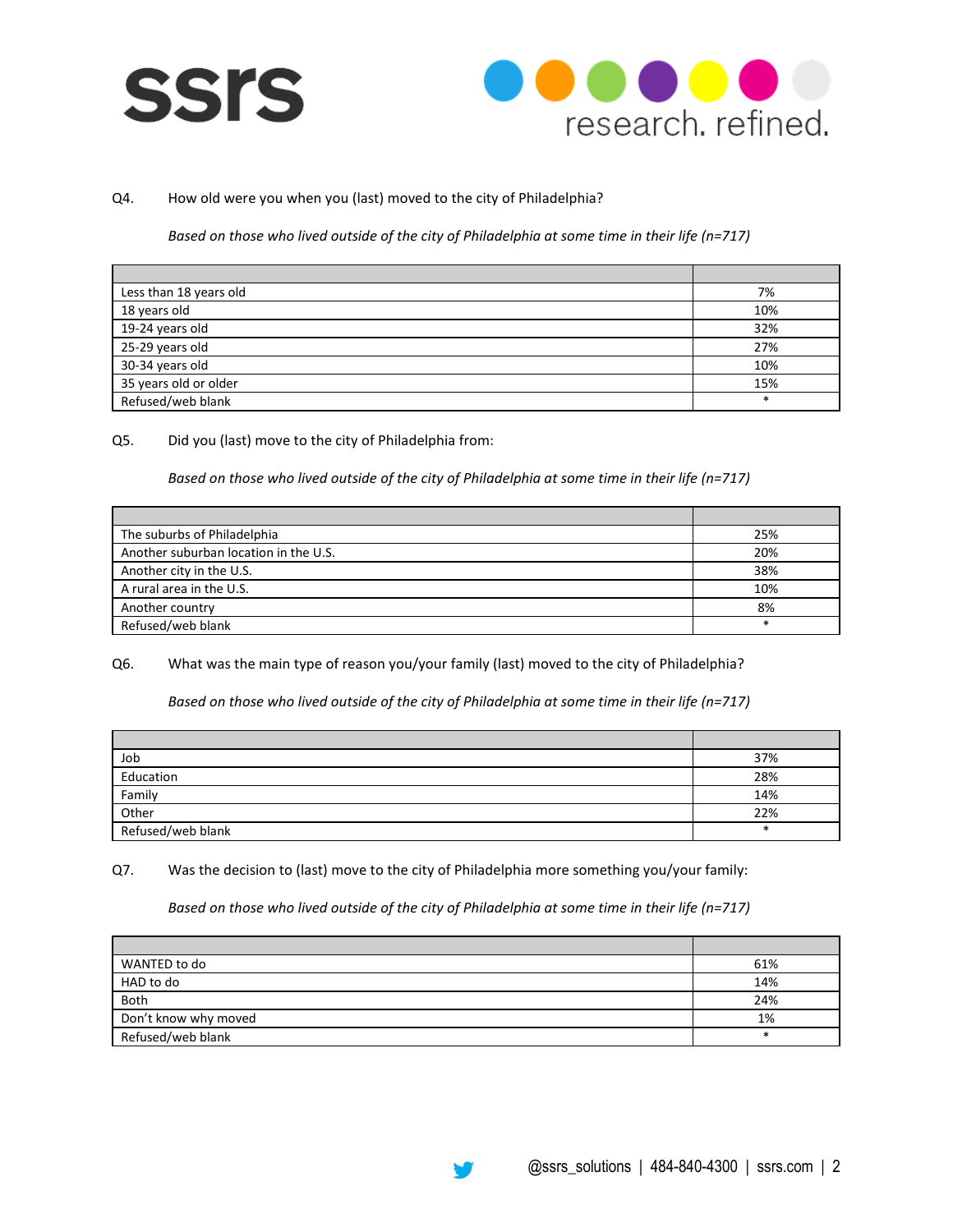



# Q8. For how many years did you live in the city of Philadelphia, counting all years that you lived there?

| Less than 3 years        | 14% |
|--------------------------|-----|
| 3 or 4 years             | 14% |
| 5 to less than 10 years  | 19% |
| 10 to less than 20 years | 15% |
| 20 to less than 30 years | 11% |
| 30 to less than 40 years | 8%  |
| 40 to less than 50 years | 9%  |
| 50 years or more         | 9%  |

#### Q9. In what year did you most recently move out of the city of Philadelphia?

| Prior to 2014     | 3%  |
|-------------------|-----|
| 2015              | 3%  |
| 2016              | 8%  |
| 2017              | 10% |
| 2018              | 76% |
| Refused/web blank | ÷   |

# Q10. First, what was the MOST IMPORTANT reason why you moved out of Philadelphia?

Note: This was an open-ended question, meaning respondents could say whatever they liked in response. Their answers were coded and sorted into the categories listed below.

| Job reasons-opportunities, changed job                                                                | 26%    |
|-------------------------------------------------------------------------------------------------------|--------|
| Crime and safety reasons                                                                              | 14%    |
| The high cost of living in Philadelphia                                                               | 12%    |
| Wanted better schools for my children                                                                 | 11%    |
| Housing reasons: type, size, cost                                                                     | 11%    |
| Wanted or needed to be closer to friends/family                                                       | 9%     |
| Wanted a non-urban lifestyle                                                                          | 8%     |
| Neighborhood where you were living was changing for the worse                                         | 8%     |
| Change in your household-birth, divorce, need to care for family member                               | 7%     |
| Transportation reasons/to be closer to work                                                           | 4%     |
| For a better environment/area/neighborhood/quality of life (non-specific)                             | 4%     |
| To further education/for college/graduate school                                                      | 4%     |
| Unhappy with city government/leadership (unresponsive/mismanagement/made it a sanctuary<br>city/etc.) | 3%     |
| Weather/climate                                                                                       | 3%     |
| Other                                                                                                 | 1%     |
| Refused/web blank                                                                                     | $\ast$ |

| Yes-school mentioned (in reference to children, not themselves) | 11% |
|-----------------------------------------------------------------|-----|
|                                                                 |     |
|                                                                 |     |
| Yes-tax mentioned                                               | 6%  |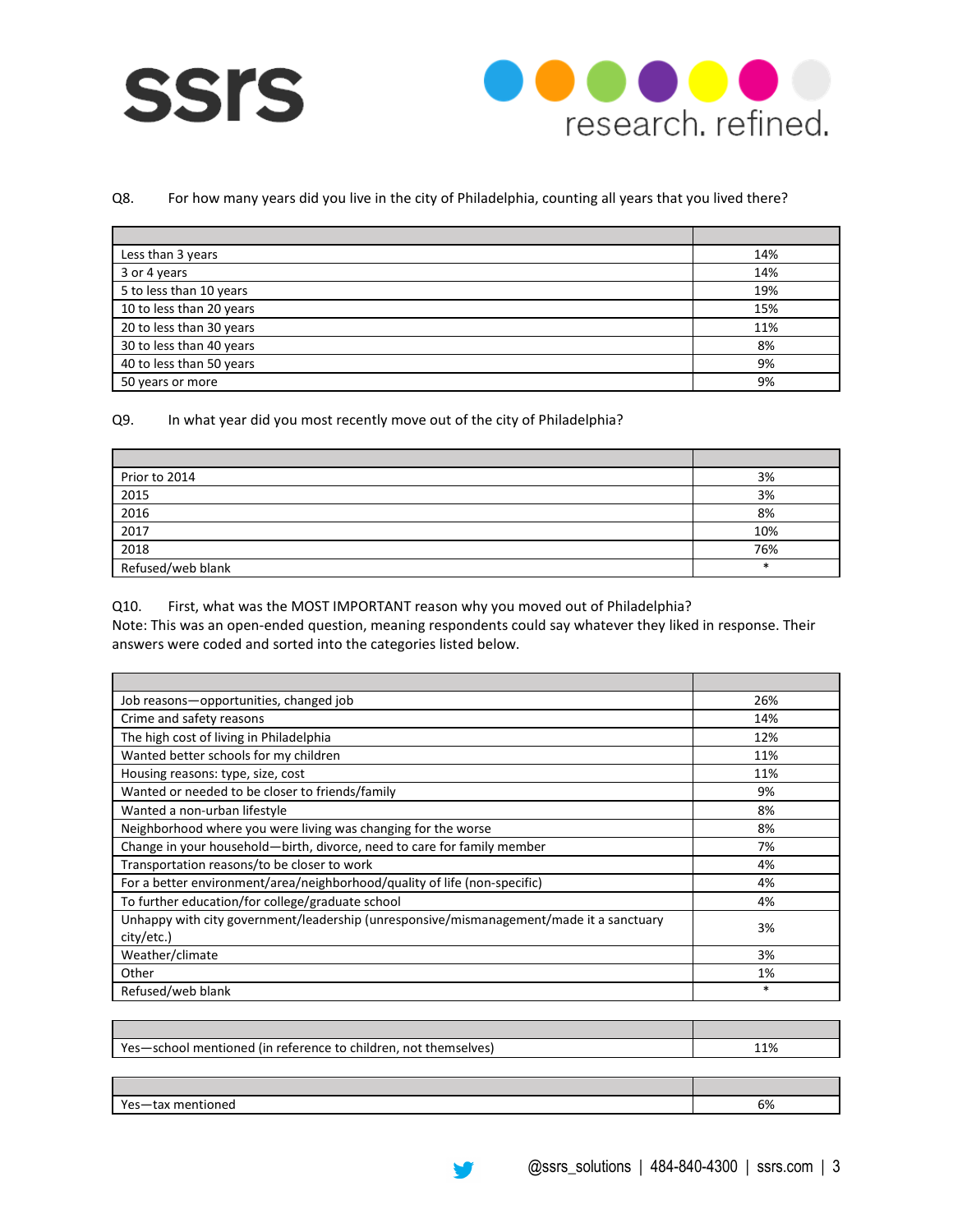



Q11. Below are some possible reasons why people might move out of the city of Philadelphia. For each of the following, please indicate whether it was a major reason, a minor reason or not a reason for why YOU most recently moved out of the city of Philadelphia.

|                                                                               | A major reason | A minor reason | Not a reason | Refused/<br>web blank |
|-------------------------------------------------------------------------------|----------------|----------------|--------------|-----------------------|
| a. Job reasons-opportunities, changed job                                     | 41%            | 13%            | 46%          | *                     |
| b. Wanted a non-urban lifestyle                                               | 17%            | 27%            | 57%          |                       |
| c. Wanted better schools for my children                                      | 29%            | 6%             | 65%          | --                    |
| d. Crime and safety reasons                                                   | 33%            | 23%            | 44%          | --                    |
| e. The high cost of living in Philadelphia                                    | 23%            | 23%            | 53%          | $\ast$                |
| f. Transportation reasons/to be closer to work                                | 17%            | 13%            | 70%          |                       |
| g. Change in your household-birth, divorce,<br>need to care for family member | 15%            | 11%            | 74%          |                       |

# Q12. Who made the decision to move out of the city of Philadelphia?

| I made the decision alone                     | 40% |
|-----------------------------------------------|-----|
| I made the decision WITH my partner or spouse | 58% |
| Someone else made the decision                | 2%  |

#### Q13. Was the decision to move out of the city of Philadelphia more:

| Something you WANTED to do, | 43% |
|-----------------------------|-----|
| Something you HAD to do, or | 25% |
| Both                        | 32% |

#### Q14. Was moving out of the city of Philadelphia something:

| You had been planning to do,      | 46% |
|-----------------------------------|-----|
| Due to something that came up, or | 33% |
| Both                              | 21% |

# Q15. Here are some more possible reasons why people might move out of the city of Philadelphia. Again, for each of the following, please indicate whether it was a major reason, a minor reason or NOT a reason for why YOU most recently moved out of the city.

|                                                                     | A major<br>reason | A minor<br>reason | Not a reason | <b>Blank</b> |
|---------------------------------------------------------------------|-------------------|-------------------|--------------|--------------|
| a. Wanted or needed to be closer to family/friends                  | 21%               | 17%               | 62%          |              |
| b. Neighborhood where you were living was changing<br>for the worse | 24%               | 13%               | 63%          |              |
| c. Housing reasons: type, size, cost                                | 31%               | 21%               | 47%          | --           |
| d. Weather/climate                                                  | 8%                | 13%               | 79%          | --           |
| e. High taxes in Philadelphia                                       | 22%               | 21%               | 57%          | $\ast$       |
| f. Retirement/old age                                               | 7%                | 7%                | 87%          |              |

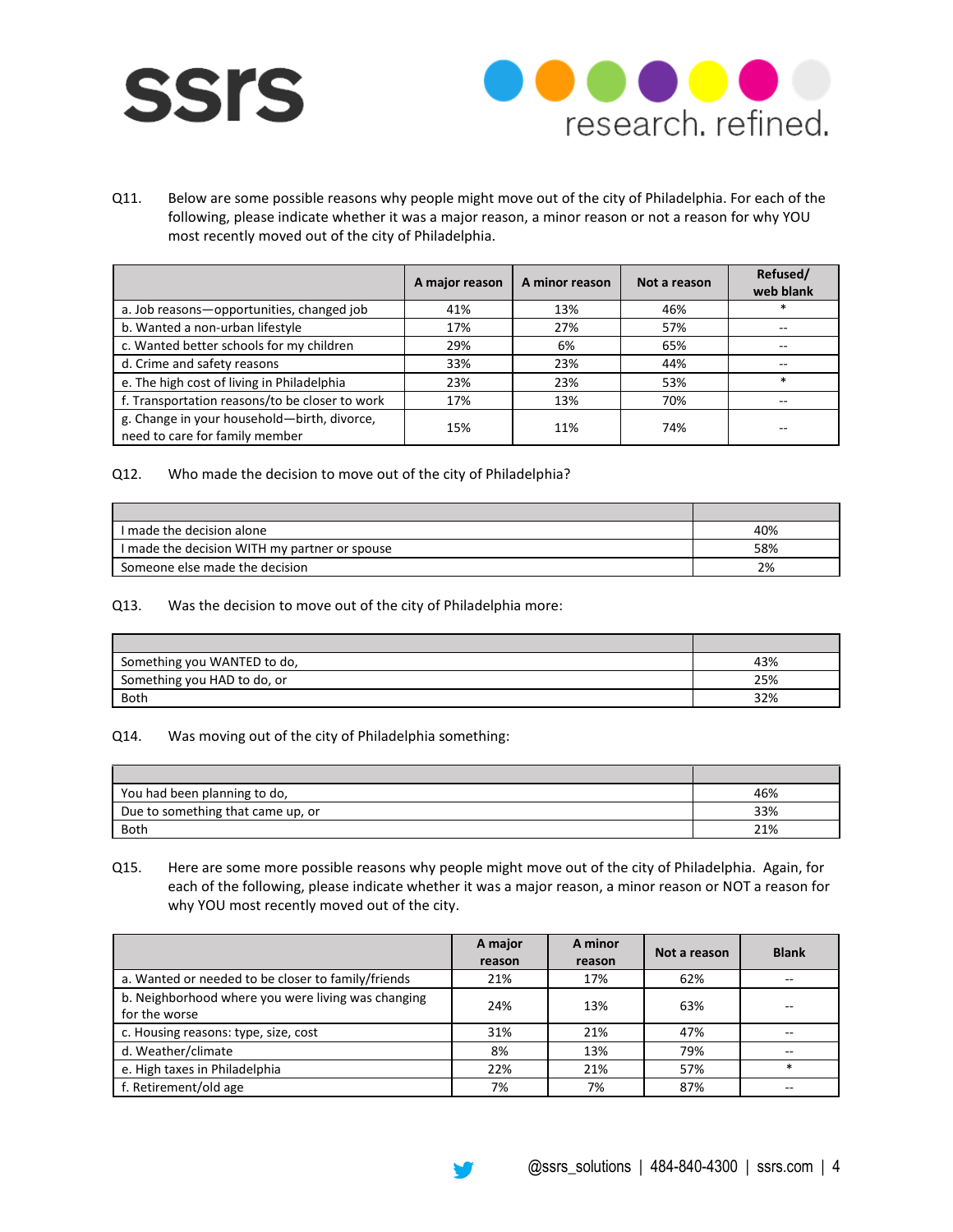



#### Q16. How would you rate the city of Philadelphia as a place to live?

| Excellent         | 25% |
|-------------------|-----|
| Good              | 45% |
| Only fair         | 21% |
| Poor              | 9%  |
| Refused/web blank |     |

# Q17. How would you rate the area where you live now as a place to live?

| Excellent | 51% |
|-----------|-----|
| Good      | 37% |
| Only fair | 9%  |
| Poor      | 3%  |

#### Q18. In general, what direction was the city of Philadelphia moving in when you left? Was it:

| Getting better    | 45% |
|-------------------|-----|
| Getting worse     | 35% |
| Not changing      | 19% |
| Refused/web blank |     |

# Q19. Which of the following best summarizes what you thought about living in the city of Philadelphia before you moved out?

| I loved living there        | 36% |
|-----------------------------|-----|
| I liked living there        | 41% |
| I did not like living there | 16% |
| I hated living there        | 7%  |

Q20. For each of the following, please indicate whether it was better in the city of Philadelphia, better where you live now, or if there is no difference.

|                                                             | <b>Better</b> in<br>the city of<br>Philadelphia | <b>Better</b><br>where I<br>live now | <b>No</b><br>difference | <b>Not</b><br>applicable<br>(item C<br>Only) | Refused/<br>web blank |
|-------------------------------------------------------------|-------------------------------------------------|--------------------------------------|-------------------------|----------------------------------------------|-----------------------|
| a. Your housing situation                                   | 16%                                             | 75%                                  | 9%                      |                                              | $\ast$                |
| b. Your overall cost of living                              | 30%                                             | 52%                                  | 17%                     |                                              | $-$                   |
| c. Your employment situation (if working)                   | 10%                                             | 38%                                  | 33%                     | 20%                                          |                       |
| d. Your feeling of physical safety                          | 5%                                              | 75%                                  | 20%                     |                                              | --                    |
| e. Access to arts and culture                               | 62%                                             | 15%                                  | 23%                     |                                              |                       |
| f. Feeling of identity with the community where you<br>live | 33%                                             | 36%                                  | 31%                     |                                              | $\ast$                |
| g. The neighborhood you live in                             | 20%                                             | 66%                                  | 14%                     |                                              |                       |

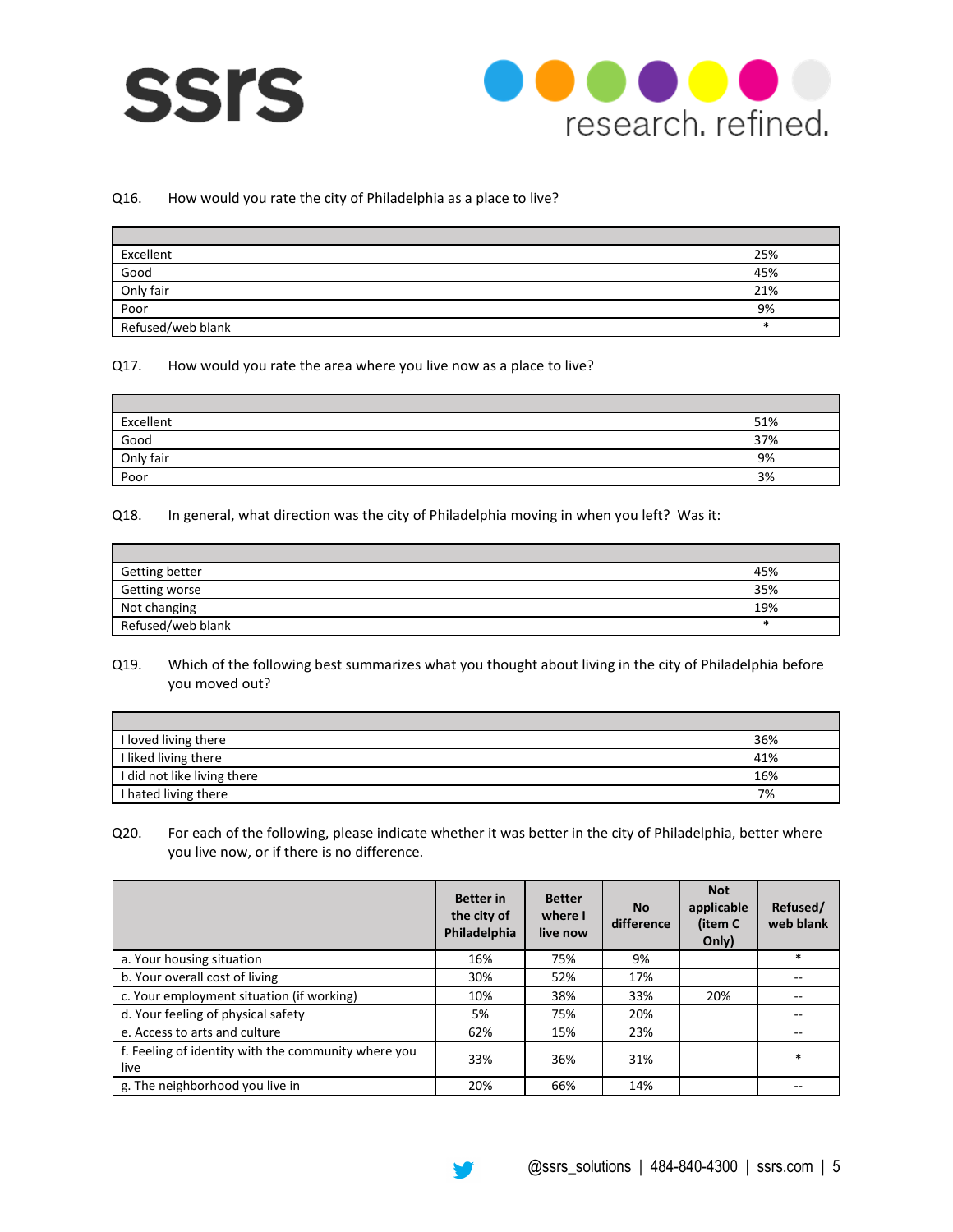



# Q21. Would you say your overall quality of life now is:

| Better than when you lived in the city of Philadelphia | 66%   |
|--------------------------------------------------------|-------|
| Worse than when you lived in the city of Philadelphia  | 8%    |
| The same as when you lived in the city of Philadelphia | 26%   |
| Refused/web blank                                      | $- -$ |

#### Q22. When you think about living in the city of Philadelphia, are there:

| Many things you miss about living in the city of Philadelphia, | 38% |
|----------------------------------------------------------------|-----|
| A few important things you miss about it, or                   | 42% |
| Not very much or nothing you miss about it                     | 20% |

# Q23. Do you have any regrets about moving out of the city of Philadelphia?

| Yes, major regrets | 6%  |
|--------------------|-----|
| Yes, minor regrets | 29% |
| No regrets         | 65% |

# Q24. Do you think that you will move back to the city of Philadelphia at some point in the future?

| Definitely will move back     | 6%  |
|-------------------------------|-----|
| Probably will move back       | 15% |
| Probably will not move back   | 28% |
| Definitely will not move back | 26% |
| Don't know                    | 25% |

# Q25. Were you employed full or part time before you moved out of the city of Philadelphia?

| employed full or part time<br>Yes. | 82% |
|------------------------------------|-----|
| No, not employed                   | 18% |

# Q26. Which of the following best describes your current situation?

 $\blacksquare$ 

| Employed full or part time          | 75%    |
|-------------------------------------|--------|
| Unemployed and looking for work     | 3%     |
| Unemployed but not looking for work | $\ast$ |
| Going to school                     | 6%     |
| Stay at home parent                 | 4%     |
| Retired                             | 8%     |
| Something else                      | 4%     |
| Refused/web blank                   | $\ast$ |



÷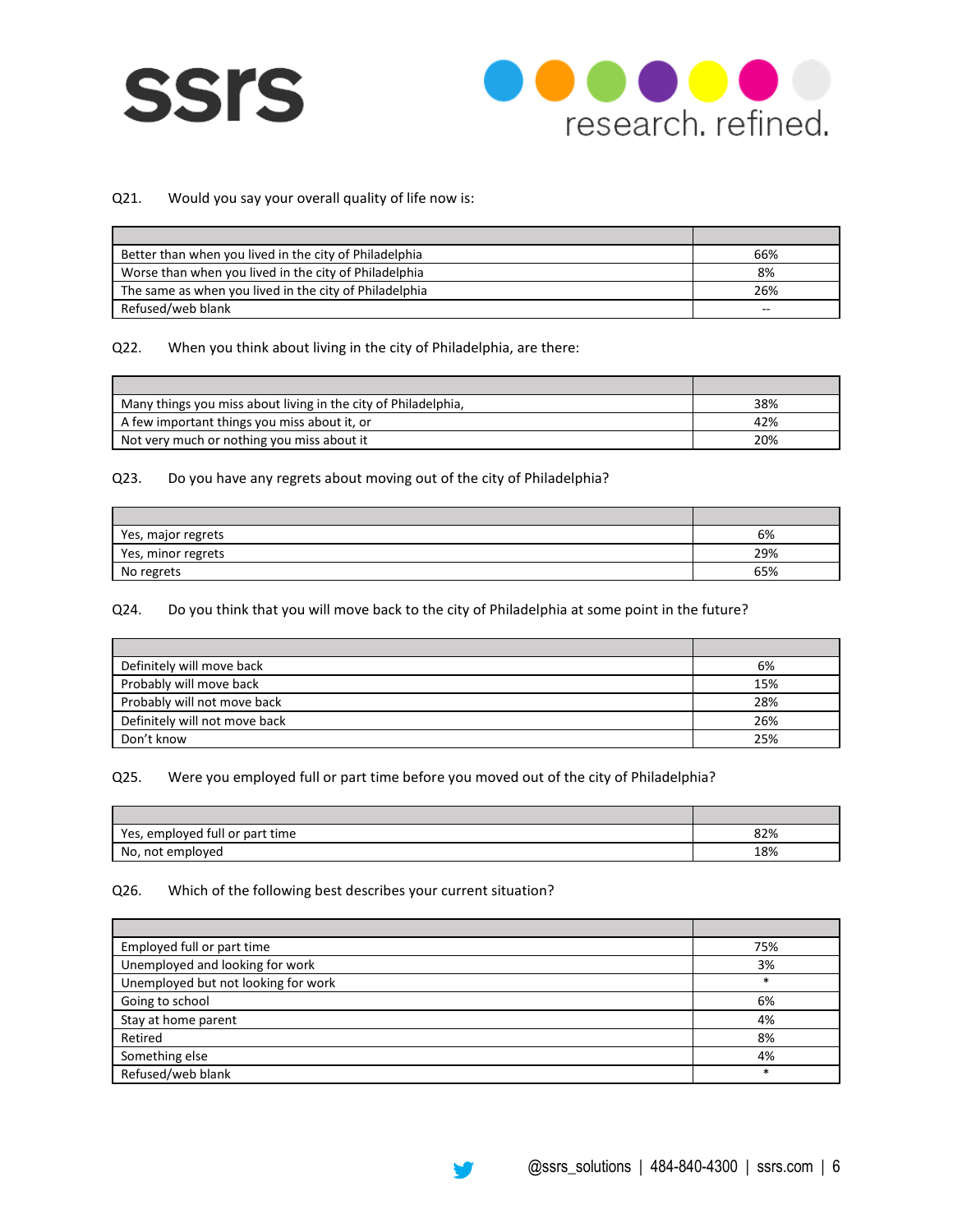



#### Q27. Do you have:

#### *Based on those who are currently employed full or part time (n=719)*

| The exact same job you had when you left Philadelphia              | 59% |
|--------------------------------------------------------------------|-----|
| A different job than the one you had in Philadelphia when you left | 41% |

#### Q28. How are you currently paid? Please select your primary source of income.

# *Based on those who are currently employed full or part time (n=719)*

| Annual salary                 | 57% |
|-------------------------------|-----|
| Hourly                        | 34% |
| Self-employed/paid by project | 8%  |

#### Q29. Including yourself, how many people currently live in your household?

|                   | 15% |
|-------------------|-----|
|                   | 43% |
|                   | 18% |
|                   | 13% |
| 5 or more         | 11% |
| Refused/web blank | 1%  |

# Q30. How many of the people that currently live in your household are under 18 years of age?

*Based on those who have more than one person living in their household (n=803)*

|                   | 61% |
|-------------------|-----|
|                   | 17% |
|                   | 12% |
| 3 or more         | 10% |
| Refused/web blank |     |

#### Q31. Are any of these children between the ages of 4 and 17?

*Based on those who have children under the age of 18 currently living in their household (n=314)*

| Yes | 76% |
|-----|-----|
| No  | 25% |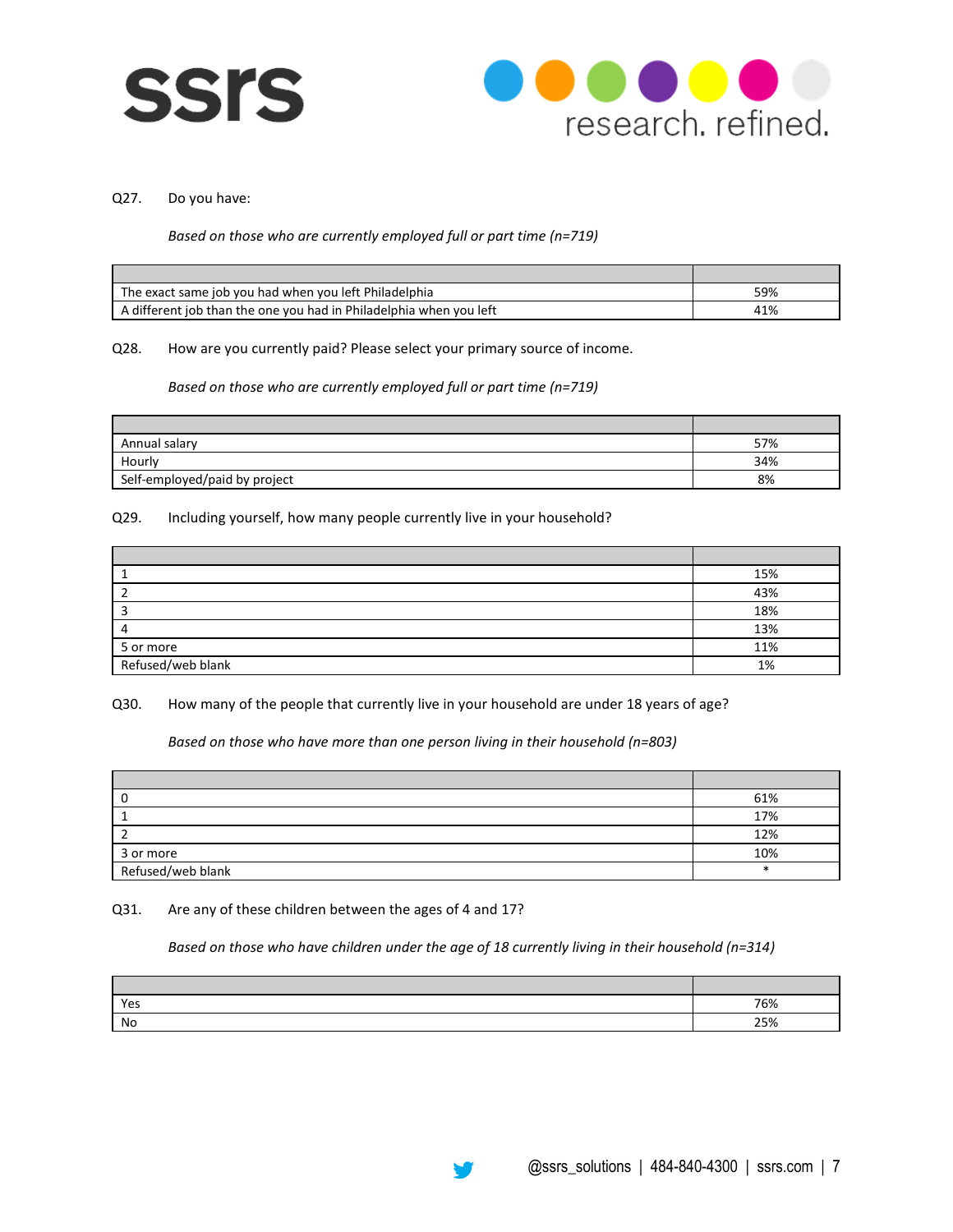



Q32. If these children between the ages of 4 and 17 were attending schools when you were living in the city of Philadelphia, please check all types of schools that your child/children attended while there.

*Based on those who have children between the ages of 4 and 17 currently living in their household (n=212)*

| Public school                                         | 47%    |
|-------------------------------------------------------|--------|
| Private or religious school                           | 23%    |
| Charter school                                        | 22%    |
| Home school                                           | 2%     |
| Not in school when living in the city of Philadelphia | 17%    |
| Refused/web blank                                     | $\ast$ |

Q33. And what types of schools, if any, does your child/children now attend in the area where you live now?

*Based on those who have children between the ages of 4 and 17 currently living in their household (n=212)*

| Public school               | 75%    |
|-----------------------------|--------|
| Private or religious school | 10%    |
| Charter school              | 10%    |
| Home school                 | 2%     |
| Not in school now           | 7%     |
| Refused/web blank           | $\ast$ |

#### Q34. What type of housing do you currently live in?

| Own                        | 39% |
|----------------------------|-----|
| Rent                       | 53% |
| Live rent-free with others | 8%  |

## Q35. And what type of housing did you move from in Philadelphia?

| Own                        | 36% |
|----------------------------|-----|
| Rent                       | 63% |
| Live rent-free with others | 2%  |

#### Q36. What was the last grade you completed in school?

| Less than high school                                | 6%  |
|------------------------------------------------------|-----|
| High school graduate                                 | 14% |
| Some college/2-year college/professional certificate | 25% |
| 4-year college                                       | 25% |
| Graduate school/degree                               | 30% |